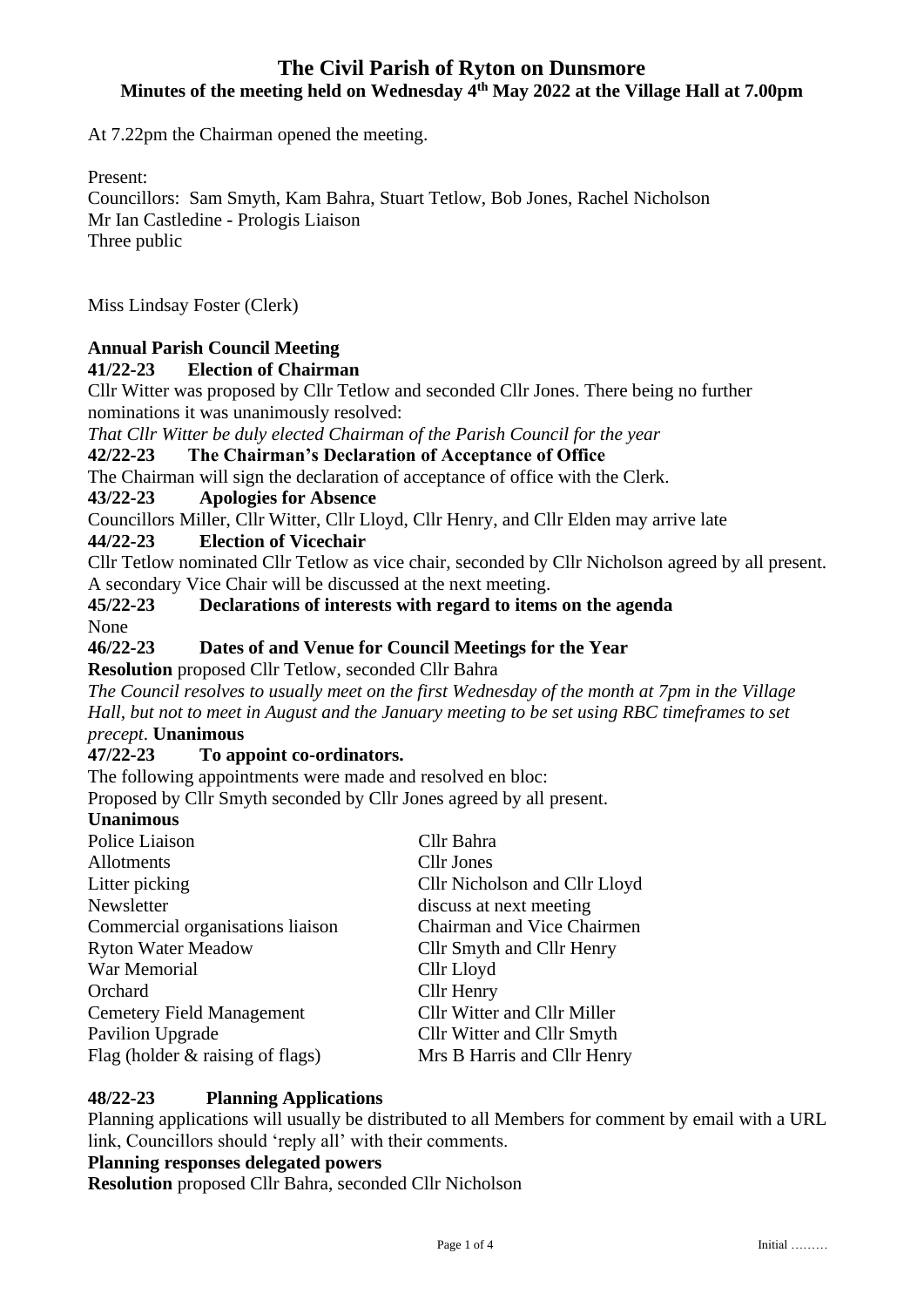*The Meeting resolved that the delegated power to respond to planning and licensing applications will be with the Clerk*. **Unanimous**

# **49/22-23 Disciplinary and Grievance Panels**

Disciplinary and Grievance Panel Chairman (the chairman is independent of panels and oversees procedure - Cllr Witter

Disciplinary and Grievance Panel – Cllr Jones, members Cllr Nicholson

Disciplinary and Grievance Appeals Panel – Chairman Cllr Tetlow, members Cllr Miller and Cllr Smyth

Proposed by Cllr Bahra seconded by Cllr Nicholson agreed by all present.

#### **Unanimous**

# **50/22-23 Key holder and signatories for the notice boards.**

Mrs B Harris (6 High Street) and the Clerk will be the key holders for the notice board and that all councillors, Mrs B Harris, the Clerk, and all Councillors would be signatories for notices that comply with Parish Council policy. Councillors contact details are stated on the notice boards. To discuss noticeboard responsibilities next month.

# **51/22-23 To appoint Representatives to Sit on Outside Bodies**

Village Hall Trust Committee Council Representative – Cllr Nicholson Proposed by Cllr Smyth seconded by Cllr Jones agreed by all present.

# **Parish Council Meeting**

# **52/ 22-23 Reports from other bodies**

DC9 is now watertight and car park is almost completed.

The village hall requires more maintenance and more members to join the committee. The Parish Council will arrange a meeting to meet with the committee. The bank account has been set up but there are 3 more forms to be completed. The wasp nest is being investigated. Looking into replacing ceiling tiles as one has been broken, trying to source new tiles.

It has been reported that there has been an increase of thefts from vans. When following this up with Police there have been no reports. If you have been a victim of a theft, you must report this to the Police and will allow them to build a picture of issues within the area.

#### **53/ 22-23 To approve minutes of the last meeting**

Proposed by Cllr Jones, seconded by Cllr Tetlow agreed by all present.

**Unanimous**

# **Finance**

# **54/22-23 To approve payments to be made**

Proposed by Cllr Smyth seconded by Cllr Bahra agreed by all present **Unanimous**

# **55/22-23 Bank reconciliation**

**Noted** 

# **56/22-23 To approve purchase 6 Sim cards for CCTV**

Proposed to use multinetwork sims which will connect to best network available. Proposed by Cllr Jones seconded by Cllr Nicholson agreed by all.

# **Unanimous**

# **56/22-23 To approve purchase play area signage £90**

Proposed to purchase from signs express at cost of £90. Proposed by Cllr Smyth seconded by Cllr Nicholson agreed by all present. **Unanimous**

#### **57/ 22-23 To approve ICCM membership £95**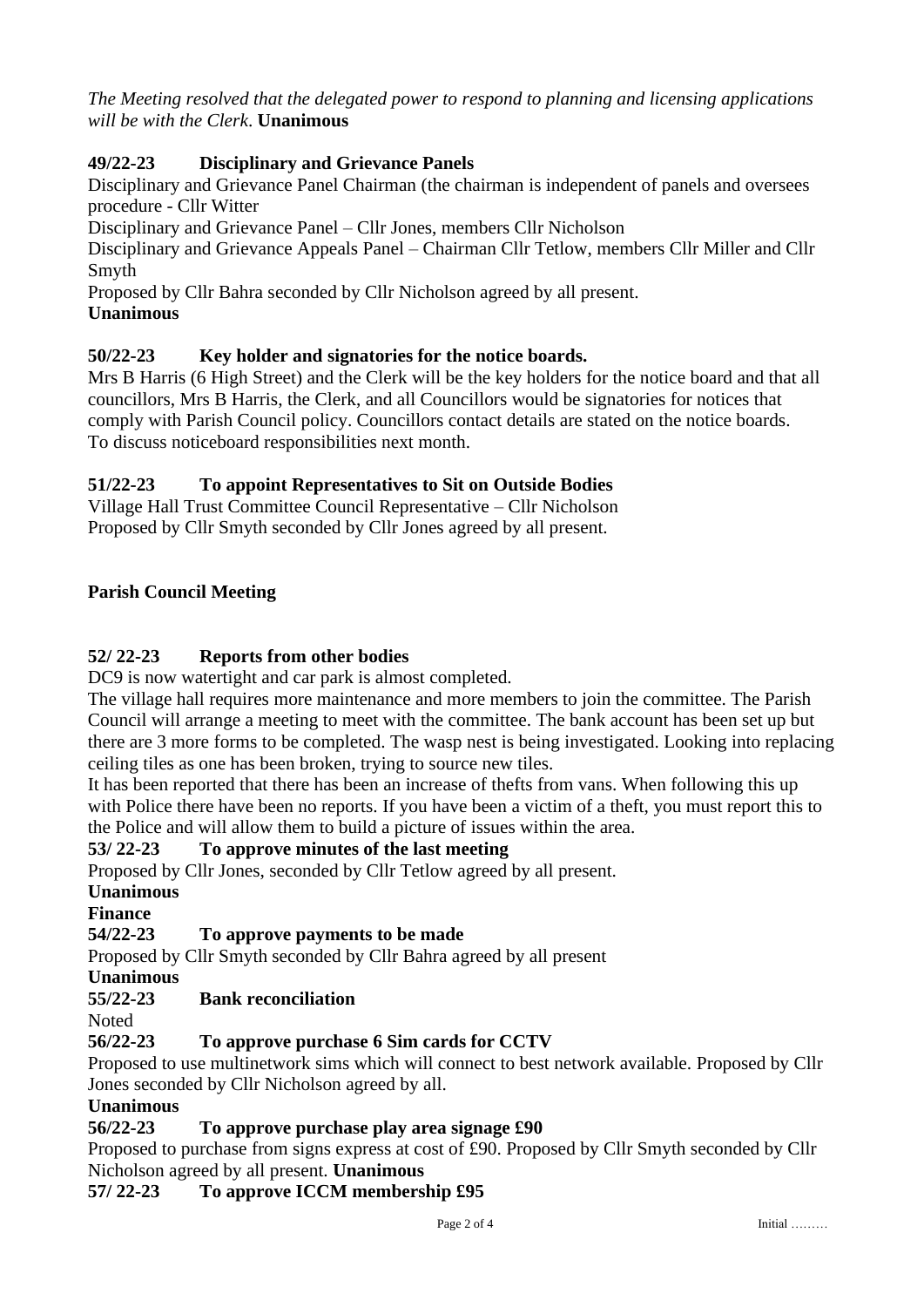Proposed by Cllr Jones seconded by Cllr Smyth agreed by all present. **Unanimous**

# **58/22-23 To approve installation of replacement bin A45**

Proposed to replace bin if required or site existing bin if possible. Proposed by Cllr Jones seconded by Cllr Smyth agreed by all present. **Unanimous**

#### **59/ 22-23 To discuss and approve price of new allotment plots**

Proposed to charge £12 per plot. Proposed by Cllr Jones seconded by Cllr Smyth agreed by all present. **Unanimous**

## **Items for this meeting**

#### **60/ 22-23 Play Equipment renovation and report**

Works have started, all equipment has been removed and concrete has been dug out. The site is being kept tidy. The completion date will be May 27<sup>th</sup>. Propose to liaise with school for reopening of play area by May King and Queen, invite Borough Councillors and Rugby Advertiser.

#### **61/ 22-23 Water Meadow**

Further planting at the water meadow of a new jubilee hedge.

**62/ 22-23 Noticeboard replacement schedule**

Noticeboards to be replaced in the summer. (Leamington Road and Oxford Road)

#### **63/ 22-23 To discuss allotment issues**

Deer accessing site. Add improvement to fencing to agenda next month

#### **64/ 21-22 The Pavilion**

Awaiting quotation for pavilion works

**65/ 22-23 The orchard**

No update

#### **66/ 22-23 Land at Provost William School**

Consultants have been engaged await update from Warwickshire County Council.

**67/ 22-23 Burial Ground**

No update

#### **68/22-23 Queens Jubilee celebrations**

No celebration. Medals have been bought and Clerk will deliver to the school.

#### **69/22-23 Handyman**

Handyman will refurbish noticeboard outside the village hall.

#### **70/22-23 To discuss planting of memorial trees within the village**

To discuss next month (June).

#### **71/ 22-23 Report of the Chairman**

| none     |                       |
|----------|-----------------------|
| 72/22-23 | <b>Member reports</b> |
| none     |                       |

# **73/22-23 Confidential matters**

Proposed by Cllr Tetlow to move into confidential Matters agreed by all. **Unanimous Clerk Salary**

Proposed by Cllr Tetlow to increase clerk salary to scp28 seconded by Cllr Jones agreed by all. **Unanimous**